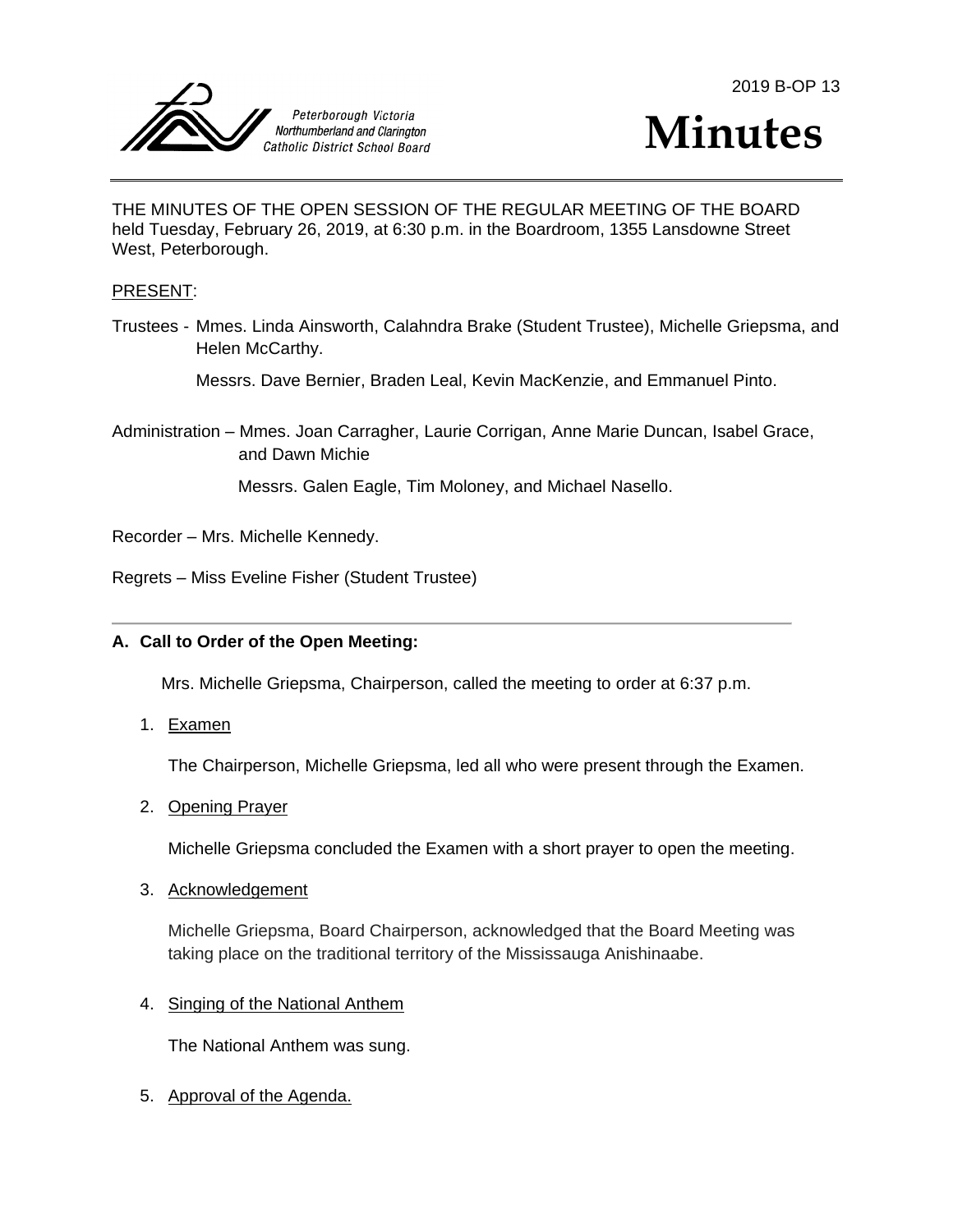### MOTION: Moved by Kevin MacKenzie, seconded by Braden Leal

that the Agenda be approved with the addition of items I.1, Recommended Action, OAPCE Conference; I.2, Inclement Weather; and L.1a), Recommended Action, Committee-of-the-Whole meeting, March 4, 2019.

### Carried.

## 6. Declarations of Conflicts of Interest.

There were no conflicts of interest declared.

- 7. Approval of the Minutes of the January 29, 2019 Regular Meeting
	- MOTION: Moved by Linda Ainsworth, seconded by Emmanuel Pinto

that the Minutes of the regular meeting of January 29, 2019, be approved.

Carried.

## 8. Business Arising Out of the Minutes.

Laurie Corrigan, Superintendent of Schools reported follow up information to item C.3, Excursion to Cantando Music Festival, Whistler, BC. The group will be attending Mass during the excursion at Our Lady of the Mountains Catholic Church in Whistler.

## **B. Reports from the Director of Education and Student Trustee(s):**

#### 1. Report from the Director of Education.

Michael Nasello gave the Director's Report, including the following highlights:

- Attended the Annual St. Joseph Dinner in support of Chaplaincy at Trent University and Fleming College on February 2<sup>nd</sup>. Fr. Raymond D'Souza was the keynote speaker and Michael thanked Emmanuel Pinto for his testimony to his experiences in the Catholic Chaplaincy program at Trent University.
- Visited Trent University Faculty of Education with Superintendent Laurie Corrigan to speak about the opportunities and challenges of being a teacher in the  $21<sup>st</sup>$ century.
- Max Eisen gave a moving presentation to the students and staff at St. Stephen Catholic Secondary School on February 8<sup>th</sup> where he encouraged everyone to remain vigilant against the degradation of others and shared his remarkable story of survival of the Holocaust.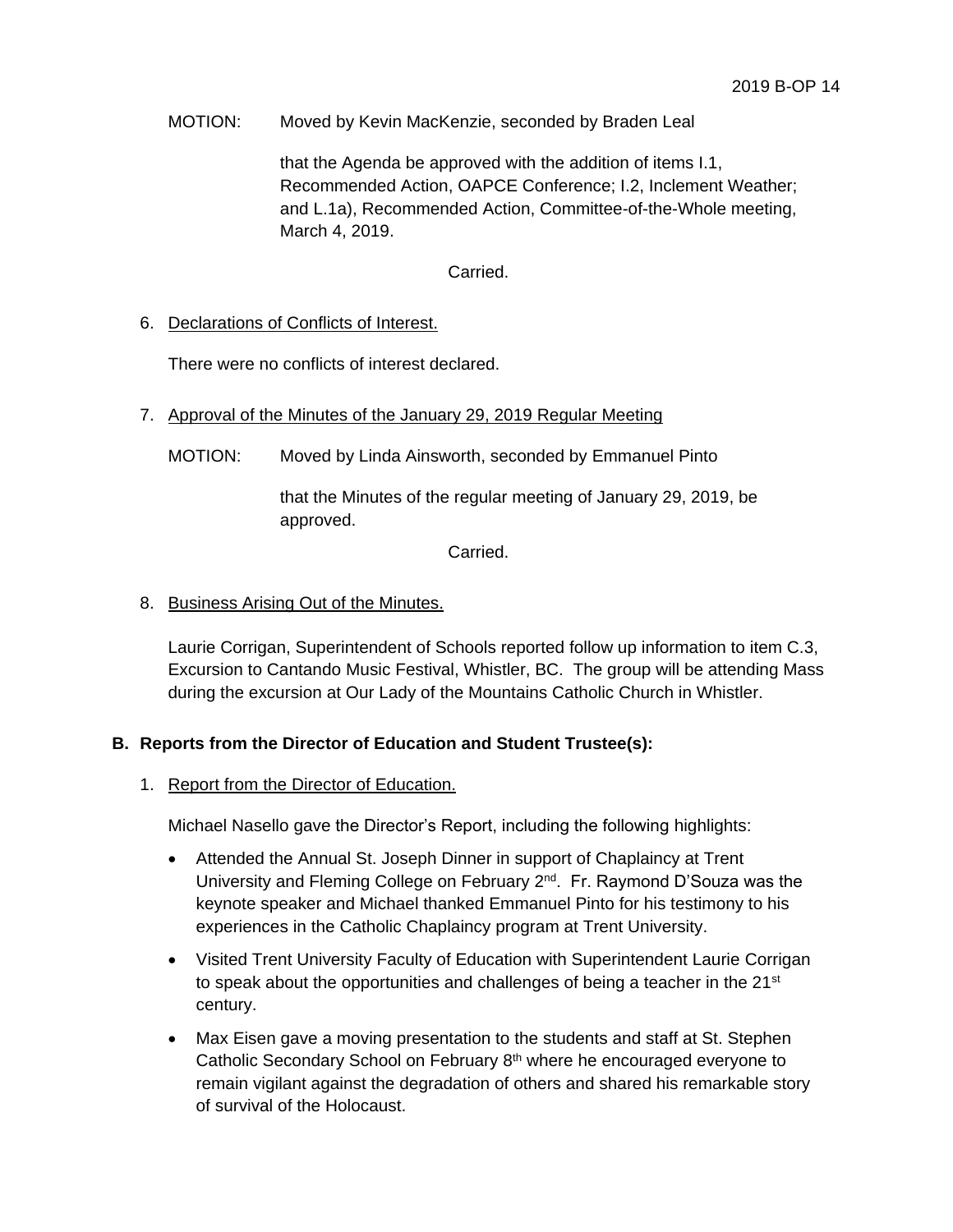- Father Paul Massel is away with the Peterborough Medical Brigade in Uganda. We pray for their safety and for a successful mission.
- Became part of the staff of Good Shepherd Catholic Elementary School for the day on February 20<sup>th</sup> and enjoyed working with a number of classes and clubs in the Learning Commons.
- Participated in the Fleming College Strategic Planning process
- Will be attending the Deanery Meetings (Regional Priests' Meetings) of the Diocese of Peterborough to continue and strengthen partnerships of School, Home and Parish.
- Robotics competitions will be happening in Clarington and in Peterborough.
- Enter into Lent next week and all of our schools will be celebrating this holy season.

At the conclusion of his report, Michael Nasello invited questions from the trustees.

## 2. Report from the Student Trustees

Calahndra Brake, Student Trustee, gave a report to the Board of the activities which are taking place in secondary schools throughout the system:

- Course selection is underway for students returning next year. For those who are graduating, they are anxiously awaiting acceptance letters from colleges and universities.
- Black History month was observed across the system with literature and resources being featured in schools' learning commons which detail contributions of Canadians of African and Carribean heritage.
- Many social justice initiatives have taken place including, a blood drive at St. Peter, Holy Trinity students volunteering at St. Vincent de Paul Soup Kitchen, Sock Drives at Holy Cross and Holy Trinity for St. Vincent de Paul, St. Stephen students knitted comfort dolls, and St. Thomas Aquinas participated in the City of Kawartha Lakes 'Great Grain Challenge'.
- Holy Cross hosted a Kindness and Inclusivity week with student-led activities
- St. Stephen hosted Max Eisen, Holocaust survivor who gave a powerful message for students not to be bystanders to injustices.
- Sweater days were held to bring awareness to climate change and the temperature in a number of schools was lowered.
- Money was raised at St. Stephen through the sale of bracelets to plant 56 trees.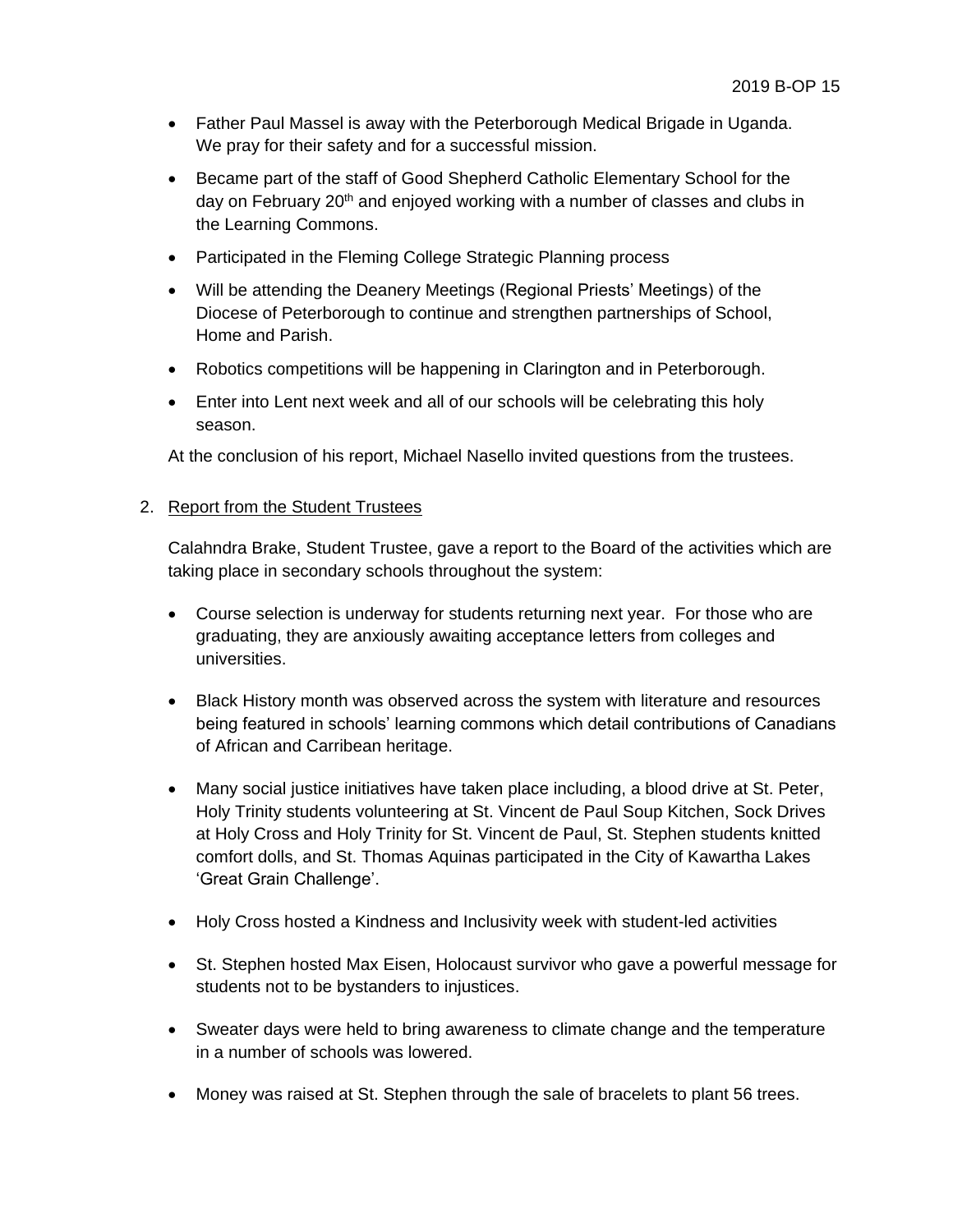This initiative was part of the same class that raised awareness through the 'Ribbon Tree' campaign.

- New Specialist High Skills Major programs are being planned for Holy Cross: Sustainable Environmental Education and Design, and Construction and Mechanical Trades.
- Eveline Fisher and Calahndra Brake were able to participate in the Ontario Student Trustees' Association Catholic Board Council Conference in Ottawa and were grateful to the board for the opportunity to do so. The event hosted many inspirational speakers. OSTA Indigenous Relations Working Group held a smudging ceremony and a performance was given by an Indigenous hoop dancer.

Calahndra Brake then invited and answered questions at the conclusion of their report.

## 3. Report from the Manager of Communications, Galen Eagle

Manager of Communications, Galen Eagle reviewed his monthly electronic newsletter of system achievements and highlighted the following stories:

- Olympian Elvis Stojko visited St. Martin Catholic Elementary School, Ennismore to share his figure skating expertise.
- Director of Education, Michael Nasello took over the duties of Learning Commons Specialist, Ruth Teeninga at Good Shepherd Catholic Elementary School for the day on February 20<sup>th</sup> as a result of the Put Your Director to Work United Way challenge.
- Students at St. Stephen Catholic Secondary School created a ribbon tree project as a result of deep learning in the area of climate change. The project generated a positive response, which included media coverage by the Toronto Star and extended to raising money to fund planting 56 trees.
- Max Eisen, Holocaust survivor and author visited St. Stephen Catholic Secondary School on February 8 to tell his story of survival of the brutalities endured in Auschwitz-Birkenau.

## **C. Presentations:**

## **D. Programs and Services**:

## **E. Business, Finance and Governance:**

1. Ontario Catholic School Trustees' Association (OCSTA) Open Session Report.

Board Chairperson, Michelle Griepsma, gave an update on information shared from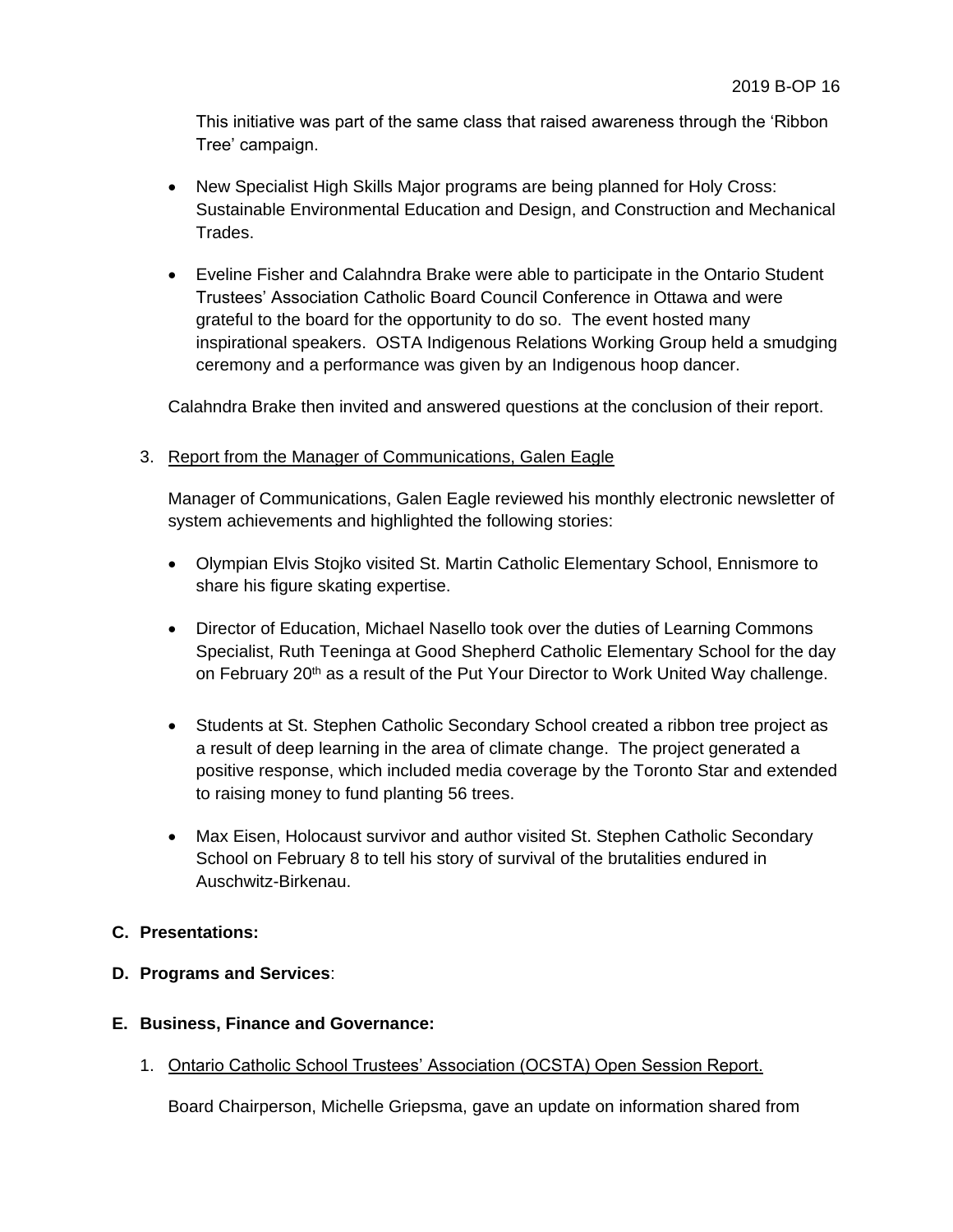OCSTA.

In preparation for the OCSTA Annual General Meeting, resolutions are being reviewed in preparation for discussion. The resolution put forward by our board will be part of the resolution package. Michelle Griepsma noted that there was an increase in the number of resolutions put forward, the most since 2013.

# 2. Bill 68 – Municipal Conflict of Interest Requirements – Update from OCSTA.

Michael Nasello, Director of Education, distributed a copy of 'Navigating the *Municipal Conflict of Interest Act*: A Manual for Catholic School Board Trustees', a document prepared by Borden Ladner Gervais and distributed through OCSTA. Trustees were encouraged to read through the document to gain further understanding of responsibilities and requirements relating to this topic. Beginning on March 1, 2019, there is a requirement to record all declared conflicts during Board meetings and Committee meetings. A form has been developed for this purpose and when filled out will be logged in the registry and retained in the Office of the Director of Education. Forms will be available at the Board meeting and Committee meeting from the recorder of the minutes.

# 3. R.A. Long Term Accommodation Plan, 2019-2023.

Isabel Grace, Superintendent of Business and Finance, gave a brief summary of the report on the Board's Long Term Accommodation Plan which was initially introduced at the Committee-of-the-Whole meeting on February 4, 2019 and gave rationale for bringing forth the recommended action for consideration. She then answered questions from the trustees.

MOTION: Moved by Braden Leal, seconded by Helen McCarthy

that the Long Term Accommodation Plan be received; and, that the actions noted therein be approved for the 2018-2019 and 2019-2020 school year.

Carried.

## **F. Human Resources:**

- **G. Policy Development:**
	- 1. R.A. Recommended Actions from the Policy Committee Meeting, February 5, 2019.

MOTION: Moved by David Bernier, seconded by Emmanuel Pinto

that the Director of Education be considered the head of the Board for the purposes of the Municipal Freedom of Information and Protection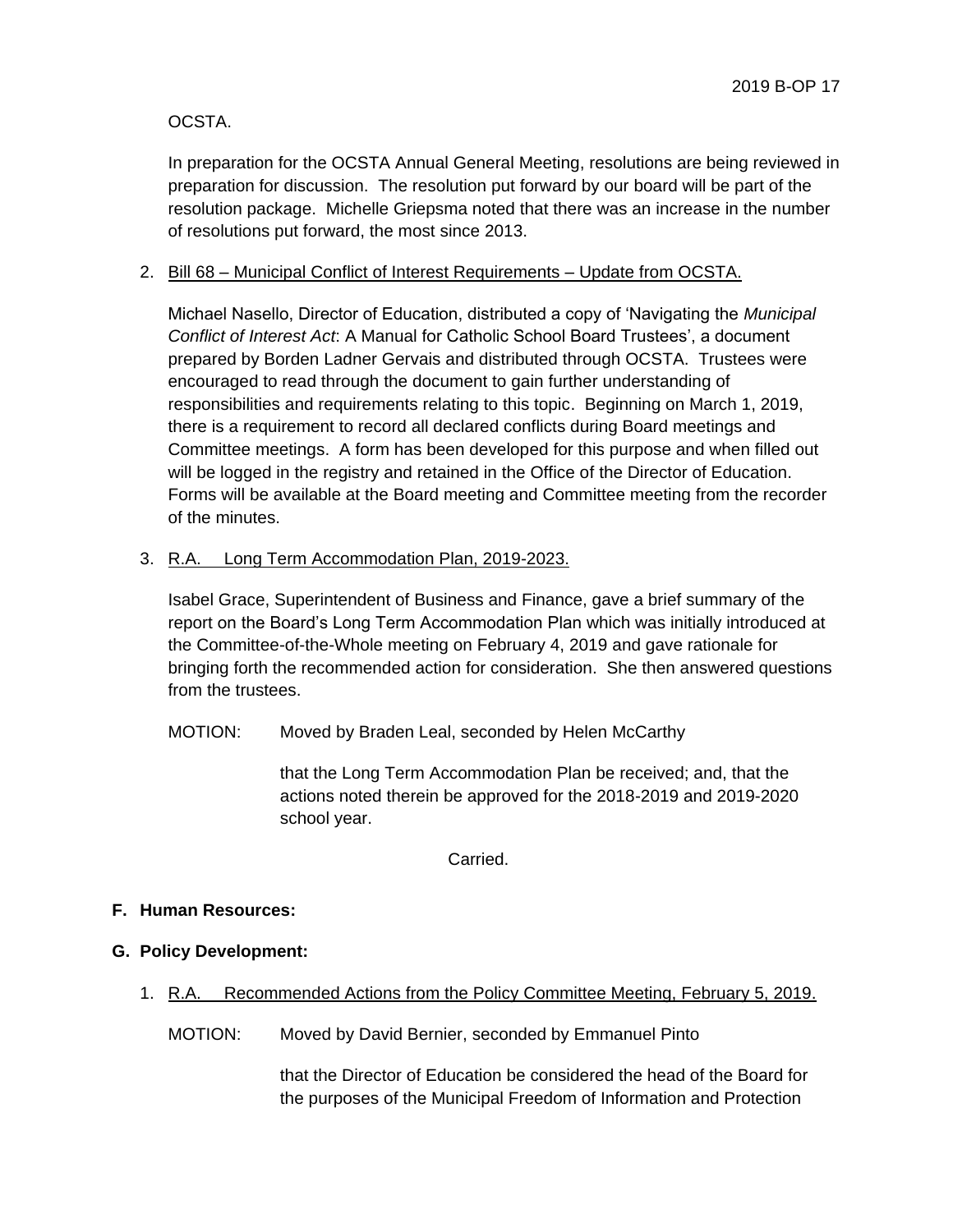of Privacy Act (MFIPPA).

Carried.

MOTION: Moved by David Bernier, seconded by Helen McCarthy

that Policy and Administrative Procedure – *#308 – Freedom of Information* be deleted and the revised, newly formatted, Administrative Procedure – *#1207 – Freedom of Information*, be received and posted as amended under Directional Policy – *#1200 – Records and Information*;

and,

that Policy and Administrative Procedure – *#306 – Protection of Privacy* be deleted and the revised, newly formatted, Administrative Procedure – *#1202 – Protection of Privacy,* be received and posted as amended under Directional Policy – *#1200 – Records and Information*;

and,

that new Administrative Procedure – *#619 – Playground Equipment Installation and Maintenance*, be received and posted under Directional Policy – *#600 – Stewardship of Resources*;

and,

that new Administrative Procedure – *#510 – Conflicts of Interest*, be received and posted under Directional Policy – *#500 – Employee Relations*.

and,

that new Administrative Procedure – *#518 – Scent Awareness*, be received and posted under Directional Policy – *#500 – Employee Relations*.

Carried.

MOTION: Moved by David Bernier, seconded by Helen McCarthy

that new Directional Policy – *#800 – Healthy Schools and Workplaces*, be received and posted for public consultation.

Carried.

MOTION: Moved by David Bernier, seconded by Helen McCarthy

that Administrative Procedures – *#508 – Workplace Harassment Prevention* and – *#509 – Workplace Violence Prevention* be received and posted under Directional Policy – *#500 – Employee Relations;*

and,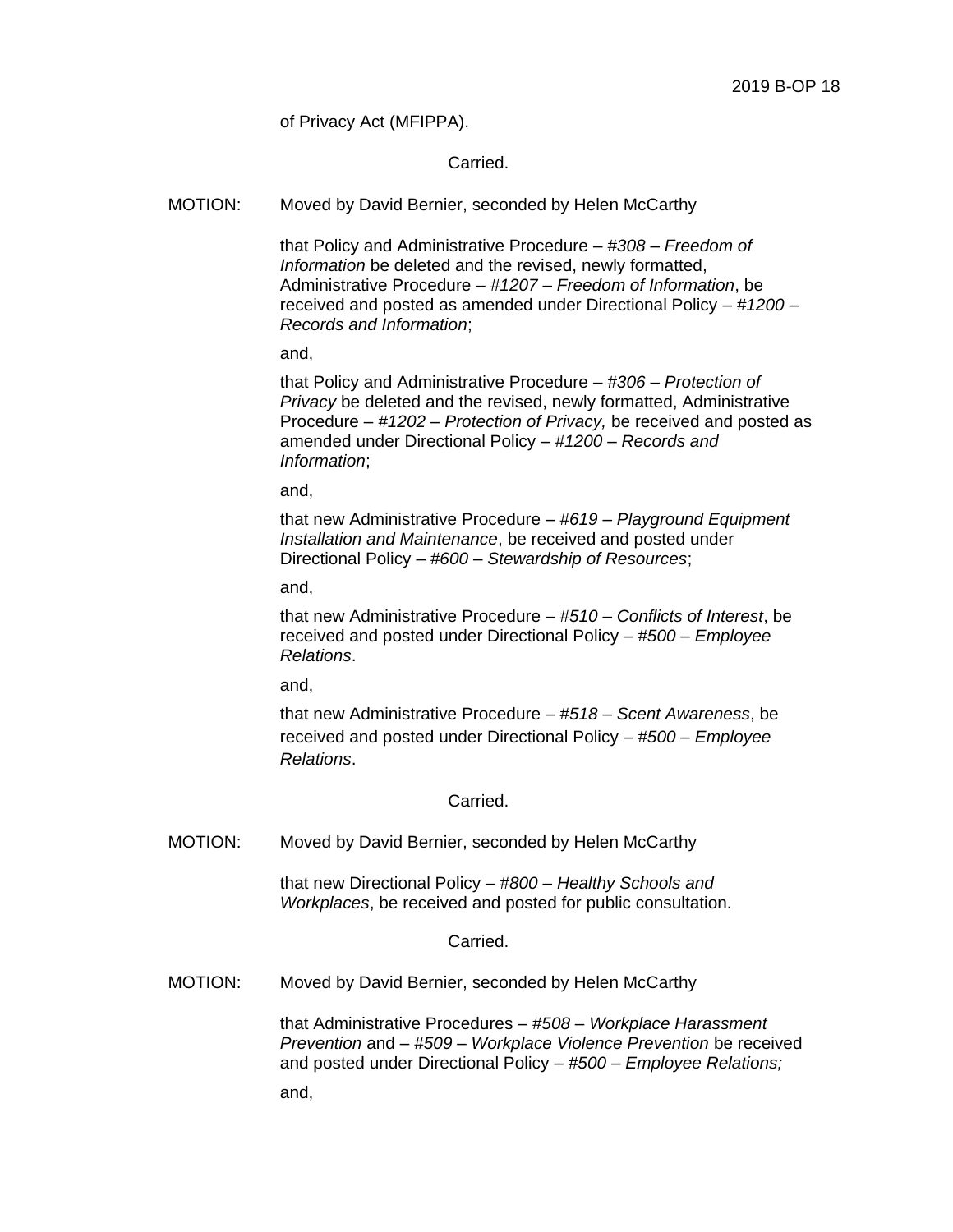that Board Administrative Procedure – *#512 – Occupational Health and Safety*, be deleted and the revised, newly formatted Administrative Procedure – *#809 – Occupational Health and Safety*, be received and posted under new Directional Policy *– #800 – Healthy Schools and Workplaces*.

Carried.

### **H. Old Business:**

### **I. New Business**:

### 1. OAPCE Annual Parent Conference, April 5-6, 2019.

The Board Chairperson, Michelle Griepsma gave background to PVNC's recent involvement with the Ontario Association of Parents in Catholic Education. At present, our board does not have paid membership in this association, however, recently the OAPCE President encouraged our board to endorse parent attendance at the upcoming OAPCE AGM and Conference. Membership is not required to attend the conference.

Following a review of the parent engagement budget for participation in this event, it has been determined that there would be funds available for up to eight parents to attend.

### MOTION: Moved by Emmanuel Pinto, seconded by David Bernier

that the Board approve up to five parents representing Catholic School Councils from PVNC schools, to be chosen by lottery, and up to three Catholic Parent Engagement Committee members to attend the OAPCE Annual Parent Conference on April 5-6, 2019, in Toronto, ON.

Carried.

MOTION: Moved by David Bernier, seconded by Braden Leal

that up to three trustees wishing to attend the OAPCE Annual Parent Conference on April 5-6, 2019, in Toronto, ON, be authorized to do so.

Carried.

## 2. Inclement Weather

Trustee Kevin MacKenzie asked about the procedures and steps taken to determine school closure due to inclement weather. There was a lengthy discussion about the extenuating circumstances that precipitate a decision to close schools. It was noted that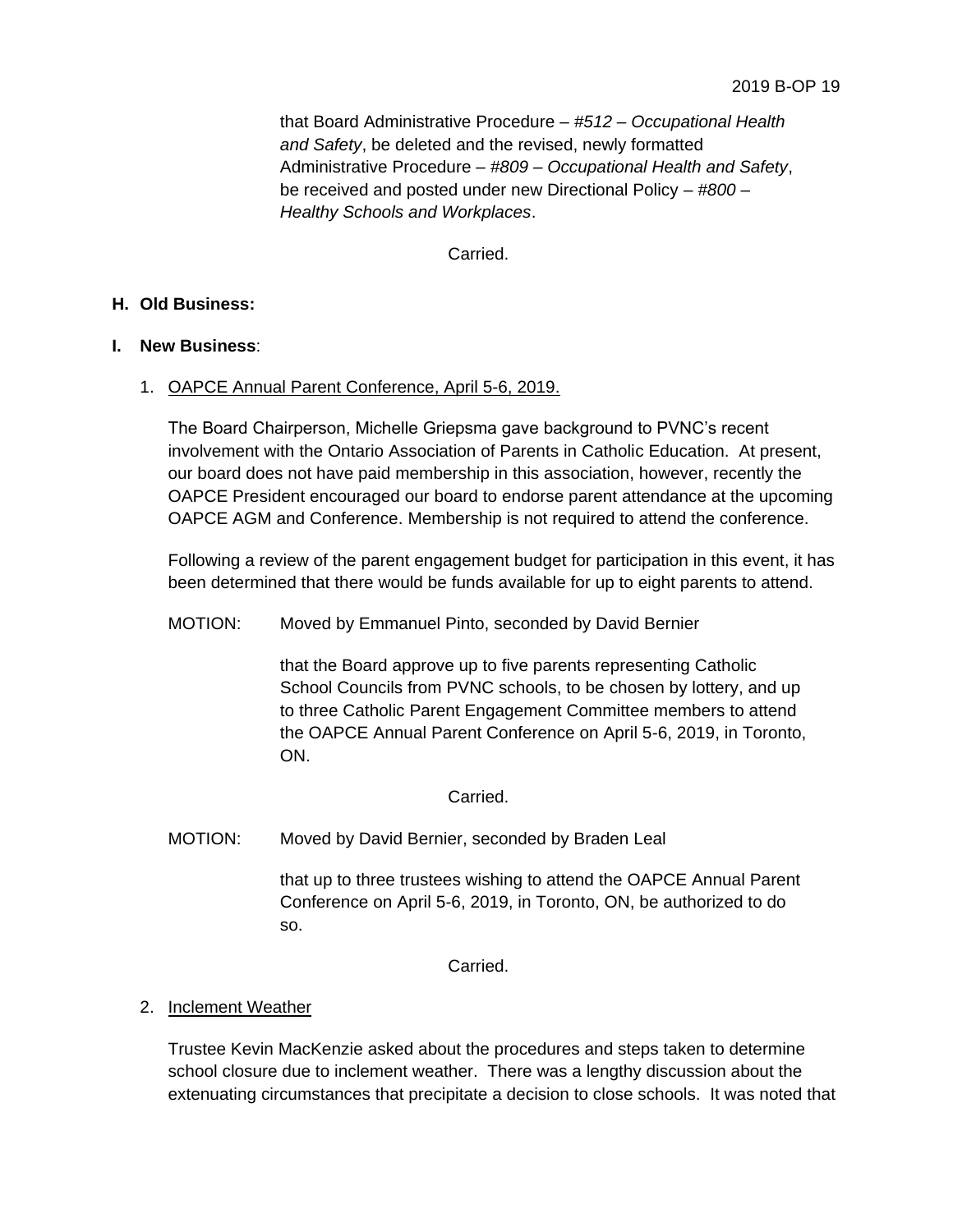the decision to close a school lies with the Director of Education and that there is not a policy or administrative procedure that defines circumstances requiring closure.

There was discussion about the provisions in the Inclement Weather Administrative Procedure. When buses are cancelled due to inclement weather the message to the public is that schools remain open and students are welcome to attend. Accommodation and coordination with staff ensures that the buildings are open and students who arrive are supervised and programming adjusted accordingly.

There was further discussion about the number of days so far this year in comparison to other years. While the number of days has been an inconvenience, at the present time there is not a need to consider extension of the school year due to missed instructional time. The process for determining school bus cancellation is posted on the Student Transportation Services of Central Ontario (STSCO) website and in the case of transportation in City of Kawartha Lakes, on the Trillium Lakelands District School Board website.

# **J. Bring Forward**:

## **K. Information Items**:

## 1. Chairperson's Report.

Board Chairperson, Michelle Griepsma reminded trustees to file the required financial reports relating to the election with their respective municipalities. This requirement, if not fulfilled will result in the incumbent being removed from their seat as trustee.

Michelle Griepsma noted that there was an email notification about a conference call presentation regarding EQAO being offered by OCSTA. This information session would be of particular interest to trustees as they have not been through the EQAO process. Michael Nasello will be participating in the EQAO confrerence call.

## 2. Trustees' Committee Reports:

The draft minutes from the following committee meetings were shared ahead of the Board Meeting.

#### a. Catholic Parent Engagement Committee, February 4, 2019.

Kevin MacKenzie reported that his experience at his first meeting with the Catholic Parent Engagement Committee included a very warm welcome from the members of the committee and he looks forward to participating in future meetings and activities.

b. Policy Committee, February 5, 2019.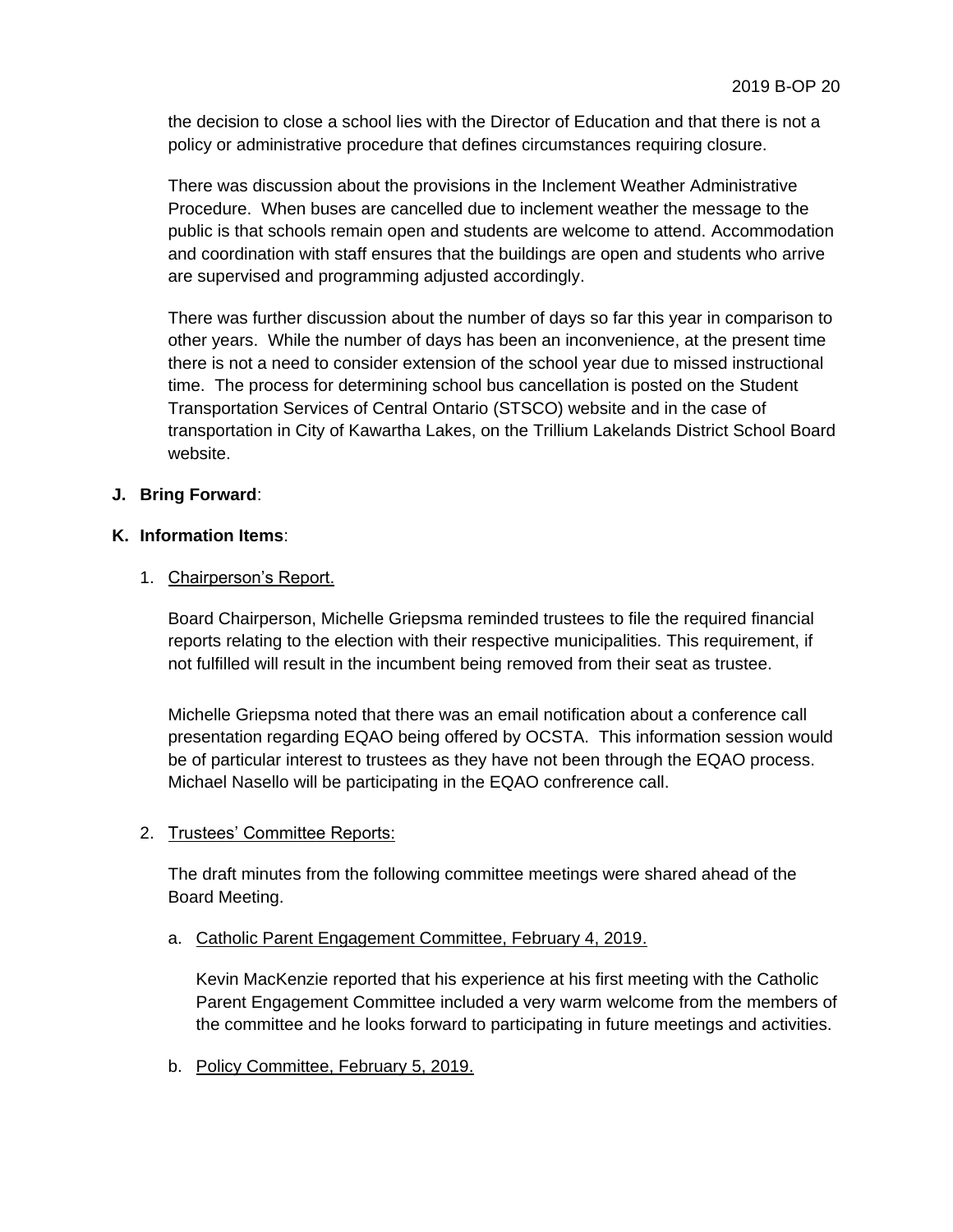## **L. Future Meetings**:

## 1. Board Standing Committee Meetings:

- a. Chairperson's Committee, March 4, 2019, 4:30 p.m.
- b. Committee-of-the-Whole, March 4, 2019, 6:30 p.m.
	- MOTION: Moved by Linda Ainsworth, seconded by David Bernier

that the Committee-of-the-Whole meeting scheduled for Monday, March 4, 2019, be cancelled and that a notice be placed on the PVNC website to this effect.

Carried.

- c. Policy Committee, March 25, 2019, 6:30 p.m.
- d. Board Meeting Open Session, March 26, 2019, 6:30 p.m. (In-camera Session, 6:00 p.m.)

## 2. Other Committee Meetings:

- a. First Nation, Métis and Inuit Advisory Committee, March 19, 2019
- b. Special Education Advisory Committee, March 21, 2019, 6:30 p.m.
- c. Student Council Liaison Committee, March 26, 2019, 4:15 p.m.
- d. STSCO Governance Committee Meeting, March 29, 2019, 3:00 p.m.
- e. Catholic Parent Engagement Committee Meeting, April 1, 2019
- f. French as a Second Language Committee, April 3, 2019
- g. Faith and Equity Committee Advisory Meeting, May 2, 2019, 6:30 p.m.
- h. Accessibility for All Committee Meeting, May 14, 2019.
- i. Supervised Alternative Learning Meeting TBA
- 3. Board Events:

The list of future board events was reviewed by the Trustees.

- a. OCSTA 2018-2019 AGM and Conference, Toronto, April 25-27, 2019.
- b. Catholic Education Week, May 5-10, 2019.
- c. Catholic Student Leadership Awards, Holy Cross Catholic Secondary School, May 8, 2019.
- d. CPEC and Catholic School Council Appreciation Event, May 15, 2019.
- e. CCSTA 2018-2019 AGM and Conference, Canmore, AB, May 30-June 1, 2019.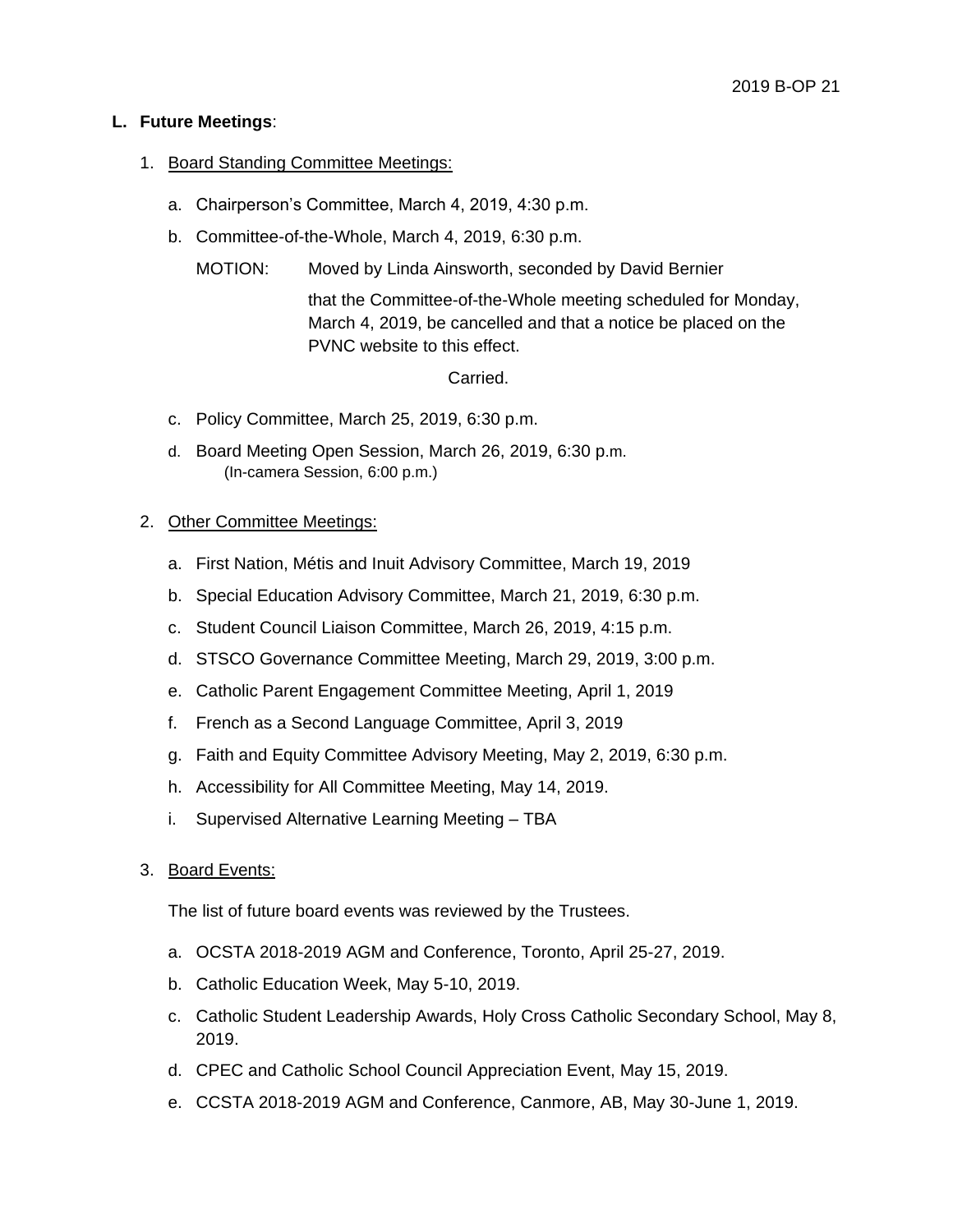MOTION: Moved by Helen McCarthy, seconded by David Bernier

that the meeting move into closed session at 8:26 p.m.

Carried.

The meeting reconvened in open session at 8:58 p.m.; Calahndra Brake and Galen Eagle did not rejoin the open meeting.

## **M. Conclusion**:

- 1. Report from the In-camera Meeting.
	- MOTION: Moved by Emmanuel Pinto, seconded by Braden Leal

that the Board approve the actions and the discussions arising from the in-camera session, as follows:

- A. Call to Order:
	- 1. Opening Prayer
	- 2. Approval of Agenda with additional items, E.1, E.2, and G.2
	- 3. Declarations of Conflicts of Interest: None were declared
	- 4. Approval of In-camera minutes: Motion carried to approve the minutes from the January 29, 2019.
- D. Business, Finance and Governance:
	- 1. OCSTA In-camera Session Report from Michelle Griepsma, Chairperson of the Board.
	- 2. Property Matters
- E. Human Resources:
	- 1. Human Resources Staffing Update from Michael Nasello, Director of Education.
	- 2. Human Resources Staffing Update from Joan Carragher, Superintendent of Human Resources.
- F. Other Urgent Matter:
- G. Old Business:
	- 1. Response to Parent Delegation heard on January 29, 2019.
	- 2. Report on Director of Education 360 Assessment Deferred to special in-camera board meeting on February 26, 2019.
- I. Convening in Open Session:
	- 2. Motion to re-convene in Open Session at 8:58 p.m.

Carried.

2. Closing Prayer.

At the request of the Board Chairperson, Kevin MacKenzie led the group in Closing